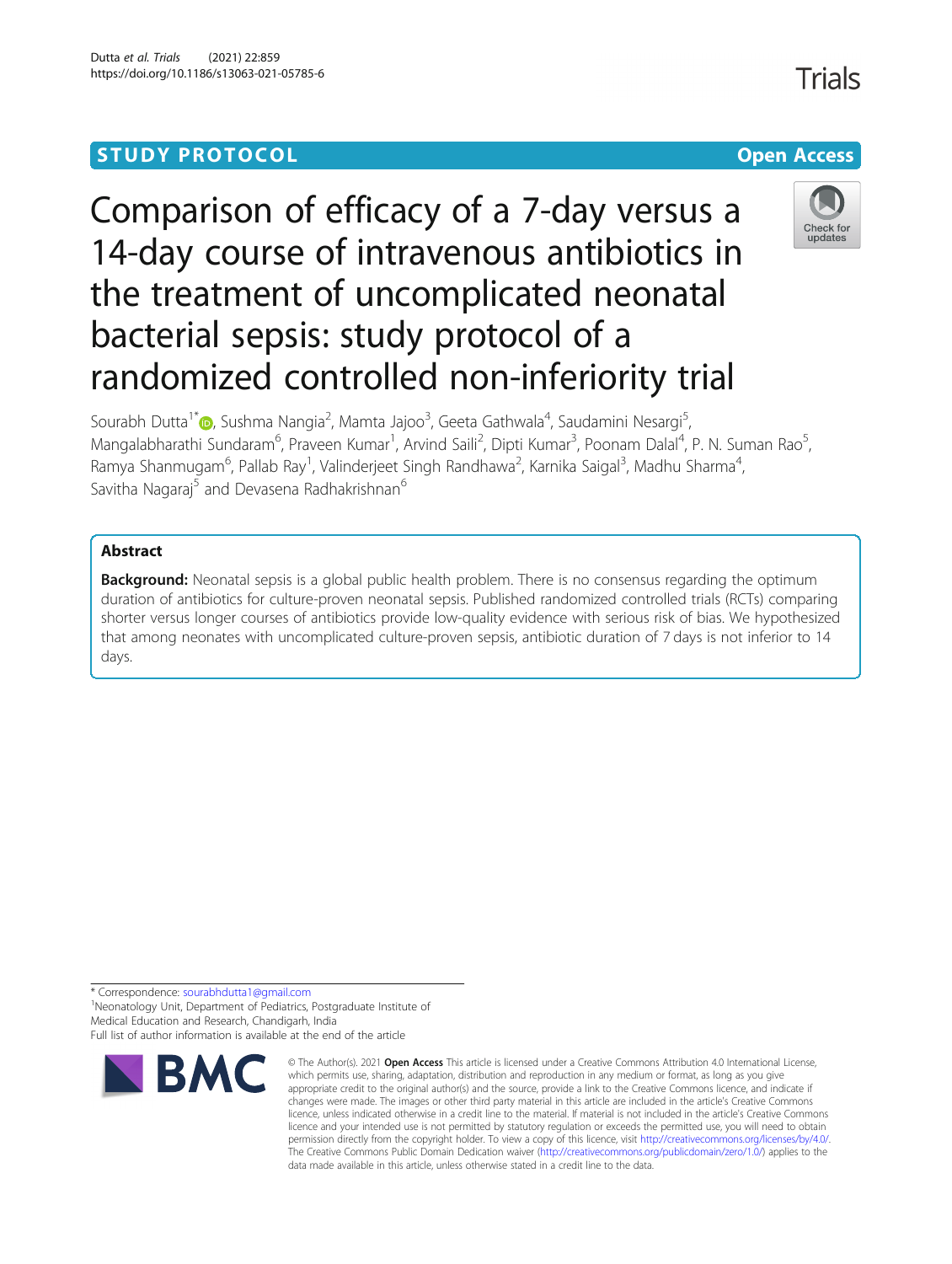Methods: This is a multi-centric, parallel-group, stratified, block-randomized, active-controlled, non-inferiority trial with outcome assessment blinded. Stratification is by center and birth weight. Neonates weighing ≥1000 g at birth, with blood-culture-proven sepsis (barring Staphylococcus aureus and fungi), without conditions warranting > 14 days antibiotics, and who clinically remit, are enrolled in the RCT on day 7 of administration of sensitive antibiotics. They are randomly allocated to no further antibiotics (intervention arm: total 7 days) or 7 more days of the same antibiotics (control arm: total 14 days). Allocation is concealed by opaque, sealed envelopes. The primary outcome is "definite or probable relapse" within 21 days after antibiotic completion. Secondary outcomes include definite and probable relapses at various timepoints until day 35 post-randomization, secondary infections, and adverse events. The neonatologist adjudicating probable relapses and lab personnel are blinded. Three hundred fifty subjects will be recruited in each arm, assuming a non-inferiority margin of 7%, one-sided alpha error 5%, and power of 90%. Analysis will be per protocol and by intention-to-treat. An independent Data Safety Monitoring Board monitors adverse events and will perform one interim analysis when 50% of expected primary outcomes have occurred or 50% of subjects have completed follow-up, whichever is earlier. O'Brien-Fleming criteria will be used to stop for mid-term benefit and Pocock's to stop for mid-term harm. A priori subgroup analyses are planned by birth weight categories, gram-stain status of pathogens, and radiological pneumonia.

**Discussion:** This trial will provide evidence to quide practice regarding optimum duration of antibiotics for cultureproven neonatal bacterial sepsis. If a 7-day regime is proved to be non-inferior to a 14-day regime, it is likely to reduce hospital stay, costs, adverse effects of drugs, and nosocomial infections.

Trial registration: Clinical Trials Registry India [CTRI/2017/09/009743](http://ctri.nic.in). Registered on 13 September 2017.

Keywords: Neonate, Sepsis, Blood culture, Antibiotics, Duration, Randomized controlled trial

# Administrative information

| Title $\{1\}x$                  | Comparison of the efficacy of a 7-day<br>versus a 14-day course of intravenous<br>antibiotics in the treatment of uncom-<br>plicated neonatal bacterial sepsis: a ran-<br>domized controlled non-inferiority trial                                                                                                                                                                                                                                                                                                                                                                                                                                                                                                                                                                                                                                                                                                                                                                                                                              |  |  |  |  |
|---------------------------------|-------------------------------------------------------------------------------------------------------------------------------------------------------------------------------------------------------------------------------------------------------------------------------------------------------------------------------------------------------------------------------------------------------------------------------------------------------------------------------------------------------------------------------------------------------------------------------------------------------------------------------------------------------------------------------------------------------------------------------------------------------------------------------------------------------------------------------------------------------------------------------------------------------------------------------------------------------------------------------------------------------------------------------------------------|--|--|--|--|
| Trial registration {2a and 2b}. | Clinical Trials Registry-India (CTRI): regis-<br>tration number CTRI/2017/09/009743<br>ClinicalTrials.gov: ID NCT03280147.                                                                                                                                                                                                                                                                                                                                                                                                                                                                                                                                                                                                                                                                                                                                                                                                                                                                                                                      |  |  |  |  |
| Protocol version {3}            | Version 3, 5 February 2019                                                                                                                                                                                                                                                                                                                                                                                                                                                                                                                                                                                                                                                                                                                                                                                                                                                                                                                                                                                                                      |  |  |  |  |
| Funding {4}                     | Funded by Indian Council of Medical<br>Research (ICMR), Ansari Nagar, New<br>Delhi, India                                                                                                                                                                                                                                                                                                                                                                                                                                                                                                                                                                                                                                                                                                                                                                                                                                                                                                                                                       |  |  |  |  |
| Author details {5a}             | Sourabh Dutta <sup>a</sup> , Sushma Nangia <sup>b</sup> ,<br>Mamta Jajoo <sup>c</sup> , Geeta Gathwala <sup>d</sup> ,<br>Saudamini Nesargi <sup>e</sup> , Mangalabharathi<br>Sundaram <sup>t</sup> , Praveen Kumar <sup>a</sup> , Arvind<br>Saili <sup>b</sup> , Dipti Kumar <sup>c</sup> , Poonam Dalal <sup>d</sup> ,<br>Suman Rao P. N. <sup>e</sup> , Ramya Shanmugam <sup>t</sup> ,<br>Pallab Ray <sup>a</sup> , Valinderjeet Singh<br>Randhawa <sup>b</sup> , Karnika Saigal <sup>c</sup> , Madhu<br>Sharma <sup>d</sup> , Savitha Nagaraj <sup>e</sup> , Devasena<br>Radhakrishnan <sup>t</sup> .<br>Postgraduate Institute of Medical<br>Education and Research, Chandigarh,<br>India<br>Lady Hardinge Medical College &<br>Kalawati Saran Children's Hospital, New<br>Delhi, India<br><sup>c</sup> Chacha Nehru Bal Chikitsalaya, New<br>Delhi, India<br>Postgraduate Institute of Medical<br>Sciences, Rohtak, India<br>St John's Medical College and<br>Hospital, Bengaluru, India<br><sup>f</sup> Institute of Child Health, Madras |  |  |  |  |

# Administrative information (Continued)

|                                                            | Medical College, Chennai                                                                                                                                                                           |  |  |  |  |
|------------------------------------------------------------|----------------------------------------------------------------------------------------------------------------------------------------------------------------------------------------------------|--|--|--|--|
| Name and contact information<br>for the trial sponsor {5b} | Director-general, ICMR, V.<br>Ramalingawami Bhawan, Ansari Nagar,<br>Post Box Bo. 4911<br>New Delhi - 110029                                                                                       |  |  |  |  |
| Role of sponsor {5c}                                       | ICMR will have no role in study design,<br>data collection, data management,<br>analysis and interpretation of data,<br>writing of the report or decision to<br>submit the report for publication. |  |  |  |  |

# **ntroduction**

#### ackground and rationale {6a}

Neonatal sepsis is an important cause of morbidity and mortality. Globally, neonatal sepsis accounts for 8% of all neonatal deaths in the 1st week of life and 37% of all eaths from the 2nd to 4th weeks of life  $[1]$  $[1]$ . In hospital settings, the incidence of culture-proven neonatal sepsis is 16 per 1000 live births in India [\[2](#page-9-0)]. One large study from a rural community in India reported 4 cases of cultureproven neonatal sepsis per 1000 live births [[3](#page-9-0)]. opulation-based studies from India report highly variable incidences of clinically suspected sepsis—ranging from 4.6  $\sigma$  170 per 1000 live births [\[4\]](#page-9-0). Given the incidence of sepsis, the use of antibiotics in the neonatal period is high all ver the world, particularly so in India. The overuse and prolonged use of antibiotics has resulted in an alarming problem of multidrug-resistant (MDR) neonatal sepsis. In outh Asia, most isolates of *Klebsiella pneumoniae*, Escherichia coli, and Acinetobacter baumannii are MDR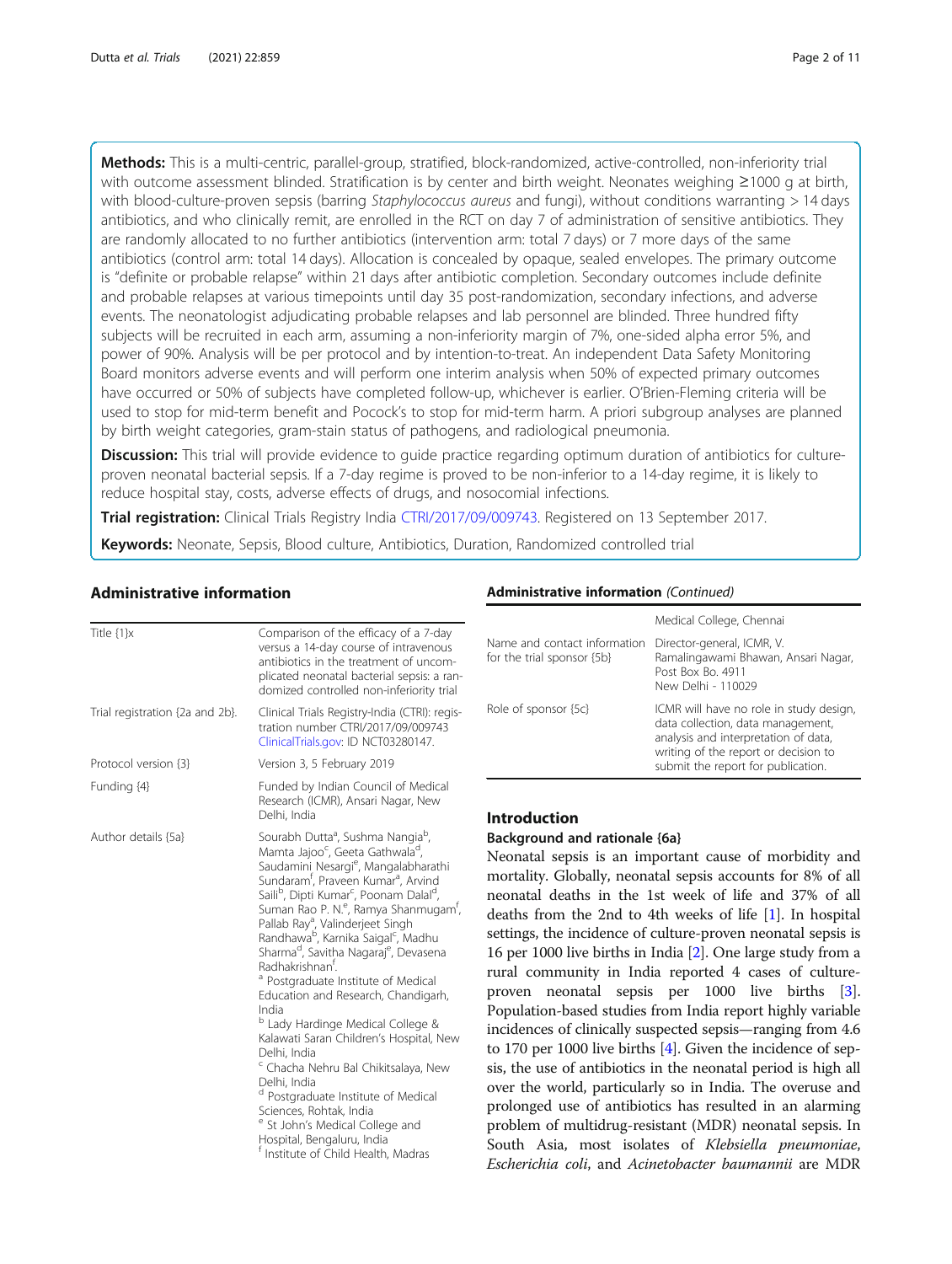[[2\]](#page-9-0). The reliance on newer generations of antibiotics has also increased the cost of care and the incidence of serious adverse events (SAE).

In view of these problems, it is important to optimize the duration of antibiotic therapy. If shorter courses of antibiotics are found to be equally efficacious, without an increased risk of relapses, complications, or mortality, then shorter courses could safely replace longer courses. Shorter courses of antibiotics would be expected to cause less SAEs, require shorter hospitalization, incur less cost, and decrease the risk of secondary bacterial infections. When scaled up to the level of the community, the benefits, if any, of shorter courses of antibiotics would be enormous, resulting in many more hospital beds being freed up, less financial burden on the public health system, less fungal sepsis, and less antimicrobial resistance.

There is no consensus in clinical practice regarding the optimal duration of antibiotic therapy for culture-proven neonatal sepsis. Pediatric and neonatology textbooks mention figures between 1 week and 2 weeks of therapy, with most units prescribing 10–14 days of antibiotics for culture-proven uncomplicated neonatal septicemia.

We performed an extensive literature search of PubMed, Embase, and the Cochrane Database Of Systematic Reviews from January 1990 to June 2020 to identify clinical trials that compared a short course versus a standard course of antibiotics for the treatment of uncomplicated culture-proven neonatal bacterial septicemia. We reviewed 2453 titles and abstracts. Based on the abstracts, we reviewed 6 full-text articles. We did not find any eligible meta-analyses. We found only 3 small randomized controlled trials (RCTs) on this research question [\[5](#page-9-0)–[7\]](#page-9-0). We performed our own metaanalysis of these 3 RCTs (unpublished).

Two RCTs reported on the duration of hospitalization [[6,](#page-9-0) [7\]](#page-9-0). Quality of evidence was low because of a serious risk of bias. The absolute effect ranged from 2.85 to 4.4 fewer days of hospitalization with a shorter course of antibiotics. Although no RCTs reported on the actual duration of antibiotic therapy, it can be surmised that subjects in the short course antibiotics arms would have received fewer days of antibiotics. There were no RCTs addressing death before hospital discharge, and longterm death or neurodevelopmental impairment. Three RCTs reported on mortality by day 28 of life [\[5](#page-9-0)–[7](#page-9-0)]. Quality of evidence was very low because of serious risk of bias and very serious imprecision. The absolute effect on mortality by day 28 of life ranged from 33 fewer deaths to 229 more deaths per 1000 subjects.

All 3 RCTs reported on relapse with culture-positive sepsis or meningitis, and relapse with suspected (culture-negative) sepsis or meningitis [[5](#page-9-0)–[7\]](#page-9-0). Quality of evidence was very low because of serious risk of bias and very serious imprecision. The absolute effect on relapse with culture-positive sepsis or meningitis ranged from 20 fewer to 50 more culture-positive relapses per 1000 subjects. The absolute effect on probable relapse with culture-negative sepsis or meningitis ranged from 14 fewer to 137 more relapses per 1000 subjects.

None of the previously performed RCTs were designed as non-inferiority trials. In view of the paucity of information in the published literature, we planned to conduct an adequately powered non-inferiority trial.

#### Objectives {7}

We hypothesized that among newborn infants with uncomplicated culture-proven neonatal sepsis who are treated with intravenous antibiotics and who clinically remit by 7 days of appropriate antibiotics, discontinuation of antibiotics (i.e. a total of 7 days antibiotics) is not inferior compared to continuation of antibiotics for another week (i.e. a total of 14 days antibiotics) with respect to definite or probable relapse of sepsis within a 21-day period of observation after antibiotic completion in an RCT.

#### Trial design {8}

This is a multi-center, parallel-group, randomized, activecontrolled, non-inferiority trial with outcome assessment blinded. Stratified, block randomization is performed. The study population is stratified as per the center and birth weight  $(>1000-1500 \text{ g}, 1501-2000 \text{ g}, \text{ and } >2000 \text{ g})$ , and with permuted even-numbered, randomly varying block sizes.

# Methods: Participants, interventions, and outcomes

#### Study setting {9}

The study was started in 6 centers across India. These are Postgraduate Institute of Medical Education and Research, Chandigarh; Lady Hardinge Medical College & Kalawati Saran Children's Hospital, New Delhi; Chacha Nehru Bal Chikitsalaya, New Delhi; Postgraduate Institute of Medical Sciences, Rohtak; St John's Medical College and Hospital, Bengaluru; and Institute of Child Health, Madras Medical College, Chennai.

#### Eligibility criteria {10}

All neonates weighing  $\geq 1000$  g at birth, with clinically suspected sepsis for which the treating physician decides to start antibiotics are eligible for screening. Neonates who meet the eligibility criteria (mentioned below) are enrolled in the observational part of the study. They are observed until they have received 7 days of sensitive antibiotics for blood culture-proven sepsis, if any. They are re-evaluated on the seventh day to assess whether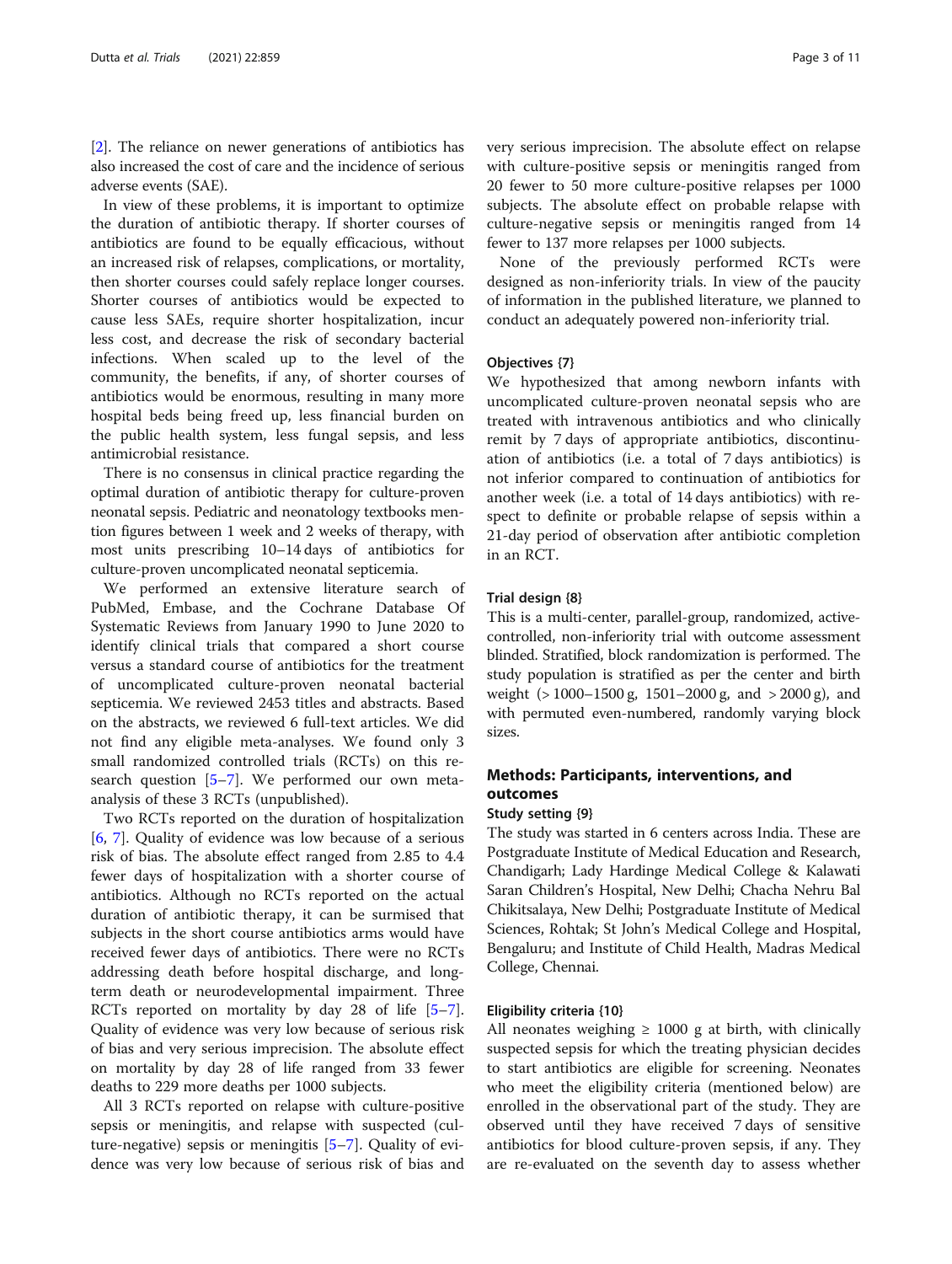they meet the eligibility criteria for the RCT part of the study.

#### Eligibility criteria for the observational part of the study

Inclusion criteria Subjects should satisfy all the following criteria:

- Neonates aged 0–28 days, who are currently admitted in the neonatal unit of the center,
- $\bullet$  Birth weight ≥1000 g,
- Residence is within approximately 15 km from the center, so that the infant can be brought back to the center for follow-up.
- Suspected septicemia for which a conventional or BACTEC/BACT-ALERT blood culture is sent and for which the treating physician decides to start antibiotics.

# Exclusion criteria (any one of the following)

- Central Nervous System infection [meningitis will be defined as one or more of: cerebrospinal fluid (CSF) cell count  $\geq 25$  per microliter with  $>60\%$ neutrophils; glucose < 20 mg/dl or CSF: blood glucose  $< 0.6$  or protein  $> 150$  mg/dL in term or  $>$ 180 mg/dL in preterm or positive gram stain report or positive culture report
- Septic arthritis, osteomyelitis, or deep-seated abscess as clinically judged by the treating team
- Life-threatening congenital malformations as judged by the principal investigator of the center.

Parents of the subjects who satisfy the eligibility criteria are approached for participation in the study. They are provided a Patient Information Sheet (written in non-technical language). The design and purpose of the observational part of the study is discussed with them and they are informed that they may be approached again for the RCT portion of the study after approximately 7 days if the infant meets the criteria for randomization. Written informed consent for enrollment is taken from a parent in the presence of a witness.

# Data of observational part of the study

After obtaining consent for enrollment, the following data is recorded: maternal and neonatal demographic data, maternal risk factors of sepsis, clinical and laboratory features of sepsis, culture, and sepsis workup reports, antibiotics, and their doses. The subjects are followed up daily for the remission of clinical signs (using a standard objectively defined list), change of antibiotics (if any, with reasons), and co-interventions. Each participating center decides on the empirical antibiotics based upon its standard empirical antibiotic

policy. The antibiotics are stored, prescribed, and dispensed as per the recommendations of Neofax essentials, 2014 [\[8](#page-9-0)]. All study subjects receive standard care as per the guidelines of the concerned center.

# Randomization criteria

Randomization is done at the end of the 7th day of therapy with sensitive antibiotics. Only those who satisfy the criteria below are randomized:

# Eligible for randomization

- 1. Positive blood culture
- 2. No signs and symptoms of sepsis from the end of day 5 through to the end of day 7 of starting sensitive antibiotics

# Not eligible for randomization

- Suspected contaminants in blood culture.
- Growth of Staphylococcus aureus in blood culture
- Growth of fungal organism in blood culture
- Diagnosis of meningitis, septic arthritis, osteomyelitis, abscess
- Ambiguity regarding in vivo sensitivity of antibiotics used

# Who will take informed consent? {26a}

The principal investigator at each participating center obtains informed consent.

# Additional consent provisions for collection and use of participant data and biological specimens {26b}

There is no provision for additional consent for collection and use of participant data and biological specimens, as it is not relevant to this RCT.

# Interventions

# Explanation for the choice of comparators {6b}

Participants eligible for the RCT are randomly allocated to receive either a total of 7 days of appropriate antibiotics or a total of 14 days of appropriate antibiotics. Here, 14 days is assumed to be the standard course of antibiotics for culture-proven neonatal bacterial sepsis, and 7 days is assumed to be the intervention (a short course of antibiotics).

# Intervention description {11a}

Participants in the intervention arm do not receive any more antibiotics after randomization. They would have already received 7 days of appropriate antibiotics, to which the etiologic organism is sensitive. The control arm receives 7 more days of appropriate antibiotics. Thus, participants in the control arm would receive a total of 14 days of appropriate antibiotics, 7 days of which would have already been received before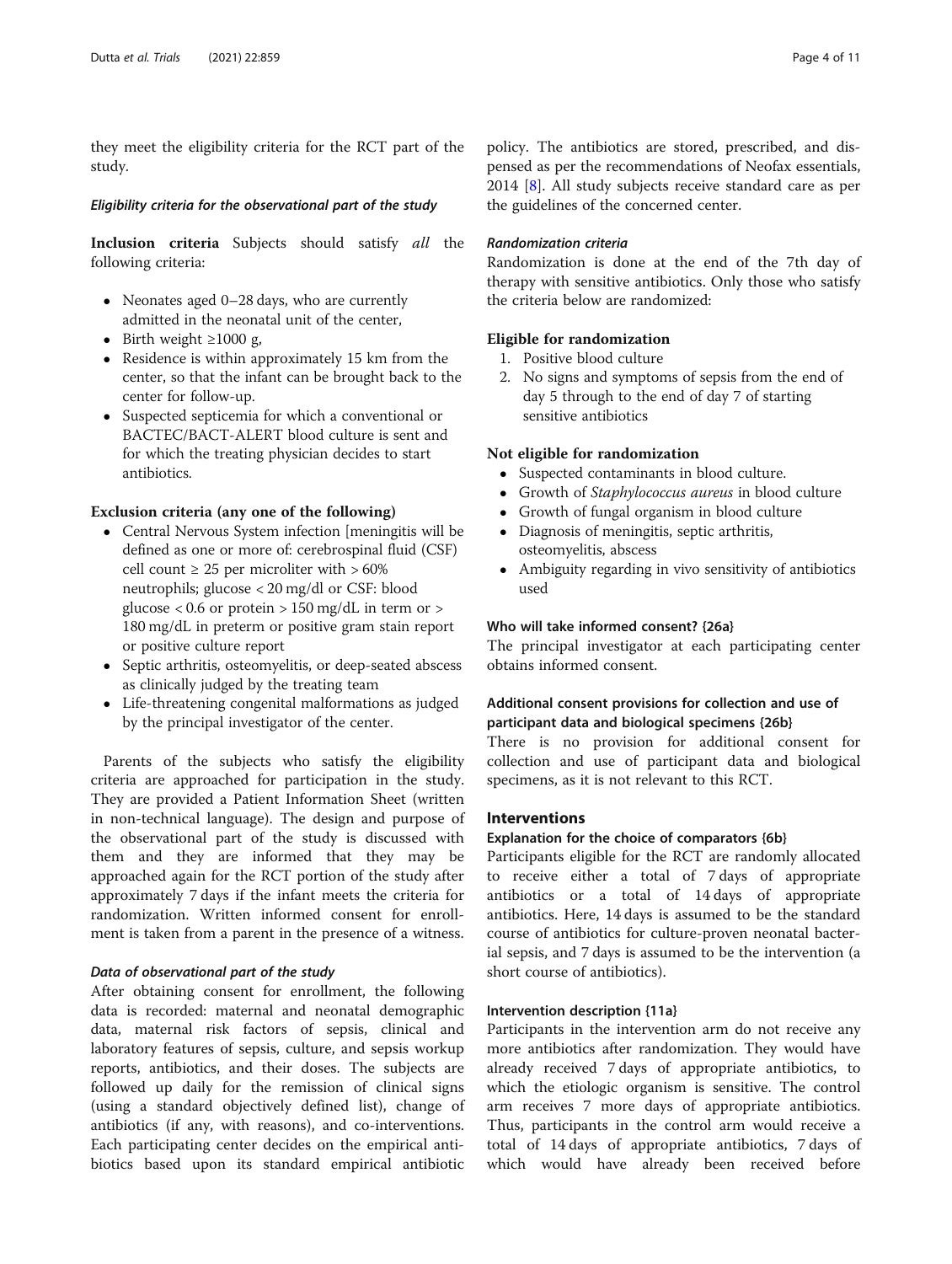randomization and 7 days after randomization. The choice of initial antibiotics would be according to the antibiotic sensitivity pattern of the participating center and would be left to the discretion of the clinical team.

All other co-interventions and supportive care would be provided according to the local unit protocols and would be identical for both the arms of the study.

# Criteria for discontinuing or modifying allocated interventions {11b}

If a participant enrolled in the RCT worsens and is suspected to have a fresh episode of sepsis, a blood culture, and other sepsis workup is performed, and new antibiotics are either started (in the 7-day arm) or upgraded (in the 14-day arm). The choice of empiric antibiotics for a fresh episode of sepsis are as per the empiric antibiotic policy of the unit.

#### Strategies to improve adherence to interventions {11c}

As all subjects receive intravenous antibiotics administered by nursing staff, compliance of participants to the interventions is not expected to be an issue. If a subject in the 14-day arm is referred from the center to a stepdown care unit, the research staff at the center communicates the exact antibiotic protocol to the staff of the stepdown care unit and telephonically monitor adherence to the intervention daily.

# Relevant concomitant care permitted or prohibited during the trial {11d}

There is no concomitant care that is specifically permitted or prohibited during the trial.

#### Provisions for post-trial care {30}

In the RCT part of the study, participants are regularly monitored for the appearance of adverse events (AE). Details regarding the notification of AEs are mentioned elsewhere in this manuscript. Participants in the trial are insured under a clinical trials insurance. Deaths and SAE attributed to participation in the trial are compensated as per government regulations [[9\]](#page-9-0). Treatment of any AEs arising from participation in the trial is provided free of cost.

# Outcomes {12}

#### Primary outcome variable

"Definite or probable relapse". Definite relapse is defined as the occurrence of an episode of illness within the 21-day period after antibiotic completion in which the same organism with similar antibiogram is grown, as in the original episode. Probable relapse is defined as the occurrence of an episode of illness within the 21-day period, when the episode is diagnosed to be a relapse of bacterial sepsis based on clinical features and investigations, in the setting of a sterile blood culture. Probable relapse is adjudicated by a blinded Neonatologist who is not associated with the rest of the study.

Since this is a non-inferiority trial, the analysis will be done both as per protocol and as per intention to treat. Both the analyses will be reported, bearing in mind that the per protocol analysis is the more conservative of the two, with less bias towards "no effect."

In the per protocol analysis, the following subjects will be excluded from analysis:

- a) In the 14-day group: patients whose 8th–14th day of the original antibiotics could not be completed for any reason (including, but not limited to nonavailability of cannula, a fresh episode of sepsis requiring change of antibiotics, withdrawal of consent or unscheduled discharge),
- b) Subjects in either group whose primary outcome could not be assessed due to loss to follow-up or withdrawal of consent.

In the intention-to-treat analysis, all randomized subjects will be analyzed according to the group to which they were randomized. A sensitivity analysis (worst-case scenario) will be performed to impute outcomes among subjects who are permanently lost to follow-up.

#### Secondary outcomes

Episodes of relapses (# 1–4) will be analyzed both as per protocol and as per intention-to-treat:

- 1. "Definite relapse": by 21 days after antibiotic completion.
- 2. "Probable relapse": by 21 days after antibiotic completion.
- 3. "Definite relapse": by 28 days after antibiotic completion.
- 4. "Probable relapse": by 28 days after antibiotic completion.

Episodes of relapses (# 5-7) will be analyzed as per intention-to-treat:

- 5. "Definite or probable relapse" in the 28-day period after randomization and 35-day period after randomization
- 6. "Definite relapse" in the 28-day period after randomization and 35-day period after randomization
- 7. "Probable relapse" in the 28-day period after randomization and 35-day period after randomization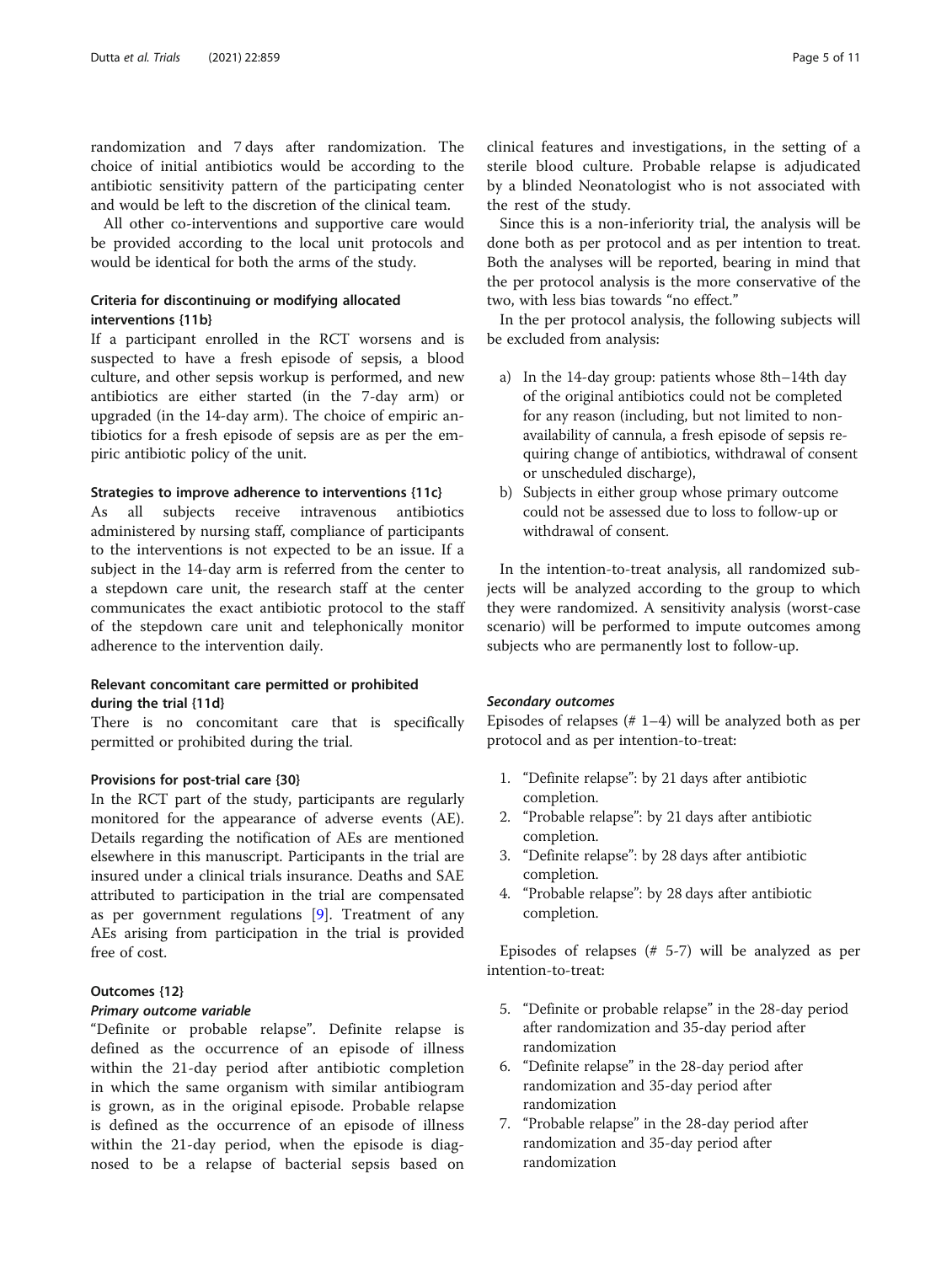- 8. Episodes of proven secondary infections (either bacterial or fungal) during the 35-day period after randomization.
- 9. AEs: All AEs occurring after randomization are recorded. AEs with onset prior to randomization are recorded only if there is worsening after randomization. AEs are categorized as mild, moderate, severe, life-threatening and death. Severe, life-threatening and death are reported as SAEs, irrespective of whether they are considered related to the interventions in the trial.

# Participant timeline {13}

See Fig. [1](#page-6-0)

#### Sample size {14}

The sample size is 350 in each arm, assuming event rate for the composite primary outcome (definite or probable relapse) to be  $10\%$  based on an earlier study [\[5](#page-9-0)], noninferiority margin of 7%, one-sided alpha of 5%, power of 90%, and lost to follow-up of approximately 10%.

#### Recruitment {15}

Whenever any newborn infant aged to 0-28 days is clinically suspected to have sepsis and is started on intravenous antibiotics after sending a blood culture sample, the research team is informed. After obtaining consent for the observational part of the study, the research team tracks the blood culture and sensitivity report of each participant and monitors the participants daily for randomization criteria. If a participant meets the criteria for enrolment in the RCT, the research team approaches the parents, provides them the information sheet for the RCT and seeks written informed consent. Those who do not meet randomization criteria and/or where consent is not available, are not randomized. They are administered the standard 14-days course of antibiotics.

#### Assignment of interventions: allocation

#### Sequence generation {16a}

The sequence generation is done centrally. Stratified, block randomization is performed. Randomly varying even-numbered, permuted block sizes are used, and size of the blocks will be concealed until the end of the study. Stratification is by birth weight (1000–1500 g, 1501–2000 g, and > 2000 g) and by center. Random number lists generated from <http://randomizer.org> are converted into the sequence of allocation.

# Concealment mechanism {16b}

Slips bearing the allocated group are placed in opaque envelopes, which are sealed and numbered serially on the outside. Sealed envelopes made centrally and dispatched to each site. There are separate sets of such envelopes, one for each stratum (i.e., center and birth weight group). The name and identification details of the subject are written on the outside of each envelope and all envelopes are returned to the Principal Investigator in the nodal center.

#### Implementation {16c}

A statistician unconnected with the trial has generated the random sequence and prepared the sealed envelopes. The principal investigator of each site enrolls the participants and, with the help of the research staff at each site, implements the interventions. The clinical nurses administer antibiotics under the oversight of the research team.

# Assignment of interventions: Blinding Who will be blinded {17a}

The following research team members are blinded: the adjudicator of the probable relapses and the laboratory personnel. The following are unblinded: the clinical investigators, the research staff, nurses, and resident doctors involved in the care of the subjects.

Data related to the assessment of the outcomes are recorded in a separate detachable part (part B) of the case report form (CRF). Part B has no data regarding patient identification and group of randomization, except for a unique form serial number. The form serial number will be used for concatenating the two parts of the CRF later. Part B is sent to the blinded adjudicator. The adjudicator decides whether episodes of illness during follow-up are probable relapses of bacterial sepsis or not. The adjudicator is permitted to seek additional anonymized information from the concerned center to facilitate the diagnosis.

#### Procedure for unblinding if needed {17b}

This is an open-label trial. There are no circumstances under which the blinded adjudicator and laboratory personnel will be unblinded.

#### Data collection and management

#### Plans for assessment and collection of outcomes {18a}

Baseline data has been described earlier in this manuscript. After random allocation, subjects are followed up every week for 5 weeks by a research scientist, who is specifically trained to assess signs of neonatal illness. He/she gets all suspected illnesses confirmed by a Neonatologist, who decides about the investigations for sepsis workup. Personnel performing the investigations are blinded to the group of randomization.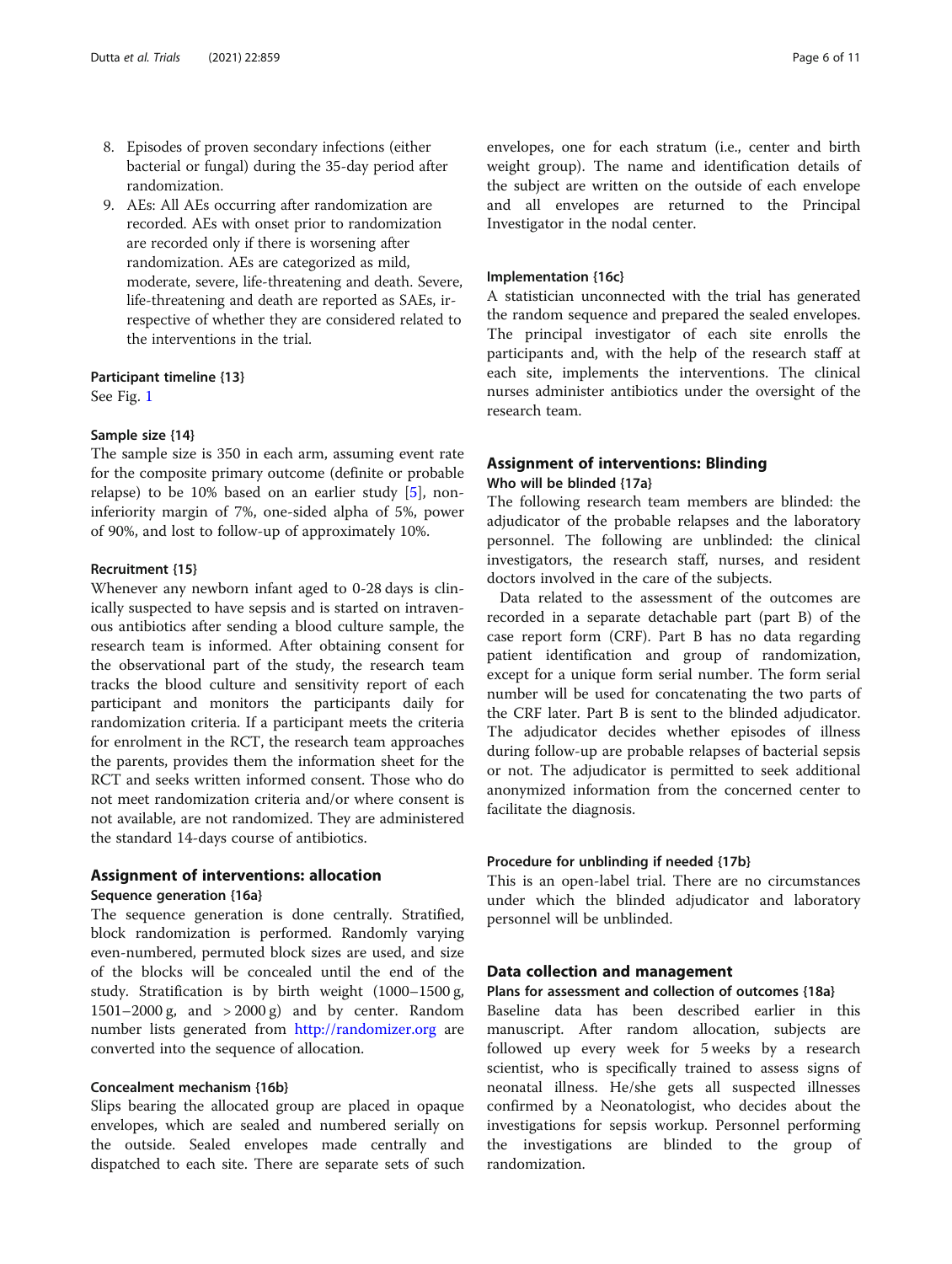<span id="page-6-0"></span>

|                                                                | <b>STUDY PERIOD</b>        |                                  |                             |                   |                 |                         |                      |                    |                           |             |  |  |
|----------------------------------------------------------------|----------------------------|----------------------------------|-----------------------------|-------------------|-----------------|-------------------------|----------------------|--------------------|---------------------------|-------------|--|--|
|                                                                |                            | Observational part of<br>study   | Randomized controlled trial |                   |                 |                         |                      |                    |                           |             |  |  |
|                                                                | <b>Enrolment</b>           | <b>Monitoring</b>                | <b>Enrolment</b>            | <b>Allocation</b> | Post-allocation |                         |                      |                    |                           | Close-out   |  |  |
| TIMEPOINT**                                                    | Minus <sub>7</sub><br>days | $\overline{Day - 7}$ to<br>Day 0 | Day 0                       | Day 0             | Day<br>$+7$     | Day<br>$+14$            | Day<br>$+21$         | Day<br>28          | $\overline{Day}$<br>$+35$ | $Day +35$   |  |  |
| <b>ENROLMENT:</b>                                              |                            |                                  |                             |                   |                 |                         |                      |                    |                           |             |  |  |
| <b>Eligibility</b> screen                                      | $\overline{\mathbf{X}}$    |                                  | $\mathbf X$                 |                   |                 |                         |                      |                    |                           |             |  |  |
| <b>Informed consent</b>                                        | $\mathbf X$                |                                  | $\mathbf X$                 |                   |                 |                         |                      |                    |                           |             |  |  |
| Monitoring for eligibility criteria<br>for randomization       |                            | X                                |                             |                   |                 |                         |                      |                    |                           |             |  |  |
| <b>Allocation</b>                                              |                            |                                  |                             | $\mathbf X$       |                 |                         |                      |                    |                           |             |  |  |
| <b>INTERVENTIONS:</b>                                          |                            |                                  |                             |                   |                 |                         |                      |                    |                           |             |  |  |
| 7-day arm (no further antibiotics<br>after randomization)      |                            |                                  |                             |                   |                 |                         |                      |                    |                           |             |  |  |
| 14-day arm (7 more days of<br>antibiotics after randomization) |                            |                                  |                             |                   |                 |                         |                      |                    |                           |             |  |  |
| <b>ASSESSMENTS:</b>                                            |                            |                                  |                             |                   |                 |                         |                      |                    |                           |             |  |  |
| Record baseline variables                                      | X                          |                                  | X                           |                   |                 |                         |                      |                    |                           |             |  |  |
| Record definite or probable<br>sepsis in 7-day arm             |                            |                                  |                             |                   | $\overline{X}$  | $\overline{\mathbf{x}}$ | $\overrightarrow{x}$ | $\mathbf X$        | X                         | X           |  |  |
| Record definite or probable<br>sepsis in the 14-day arm        |                            |                                  |                             |                   |                 | $\bar{x}$               | $\bar{x}$            | $\mathbf{\hat{x}}$ | $\mathbf X$               | X           |  |  |
| <b>Monitor adverse events</b>                                  |                            |                                  |                             |                   | X               | X                       | X                    | X                  | $\mathbf X$               | $\mathbf X$ |  |  |

# Plans to promote participant retention and complete follow-up {18b}

Complete addresses and telephone numbers of the patients are recorded before discharge. Any further hospitalization after stoppage of the antibiotic course is at the discretion of the treating unit. All subjects are followed up at 48 h after antibiotic completion  $(\pm 12 \text{ h})$ for any signs of sepsis. If the baby is discharged, and parents do not bring the baby for follow-up, the research staff visit the home of the patient. At the time of discharge, parents are given follow-up cards with the research staff's names and contact information.

Parents are asked to call the research staff to report each episode of illness during the follow-up period. Pediatric Emergency staff and Outpatient Department staff are also informed about the follow-up cards and asked to inform the research team in case such a baby reports for any illness.

In addition, parents bring the baby to the follow-up clinic by appointment on a weekly basis  $(1 + 2 \text{ days})$  for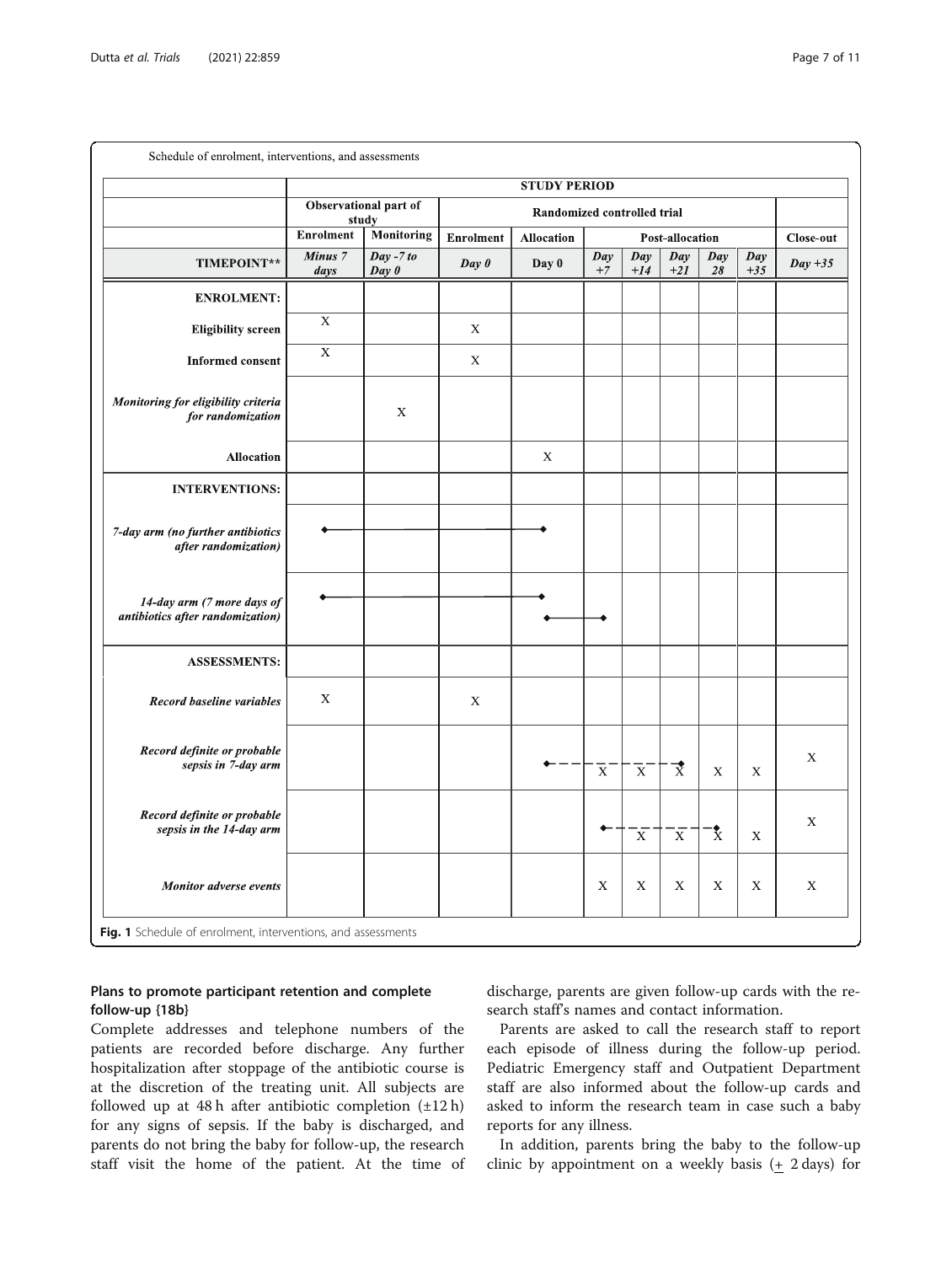35 days after randomization. At each visit, standard questions are asked by the research scientist to ascertain whether an illness has occurred in the preceding week that required antibiotics prescribed by another hospital. If the parents do not bring the baby back for weekly follow-up, the research staff visit the home of the patient. Details of all episodes of illness during the 35-day follow-up period (whether in hospital or after discharge) are recorded by the research staff.

In case the subject dies at a place other than the center during the follow-up period, the principal investigator and research team contact the family and perform a verbal autopsy. The verbal autopsy form is adapted from the one used by the National Health Mission India [[10\]](#page-10-0).

#### Data management {19}

Participant data is first entered in paper CRF. Each case report form has a unique form serial number. A website has been created for the trial. The website has fillable online versions of the CRF. The online CRFs have range checks for data values. The principal investigator at each center is provided a username and can create a secure password. The blinded adjudicator does not have access to the trial website.

From the CRF, the data is entered on the website by a medical social worker. Correctness of the data entry of all forms is verified by a research scientist. A data entry operator and the principal investigator at the nodal center of the trial have access to the data entered at all centers. The nodal center performs a random check of 10% CRFs. Any errors in the data are reconciled with the staff of the concerned center, and corrections are made by verifying from the paper CRF and primary sources of data. Data backups are taken once a week.

#### Confidentiality {27}

Once the data has been cleaned, the data will be anonymized by removing all patient identifiers, barring the unique form serial number. The hard copy CRFs will be held securely in personal custody by the site investigator and will be sent to the nodal center at the end of the trial. The principal investigator at the nodal center will preserve the hard copies of the CRFs from all centers securely in personal custody for 5 years until the last publication from this study.

# Plans for collection, laboratory evaluation, and storage of biological specimens for genetic or molecular analysis in this trial/future use {33}

No biological samples are stored for genetic or molecular analysis in this trial or for future use. To investigate for definite or probable relapse, routine blood, and body fluid samples for the evaluation of sepsis are obtained for any episode of illness during follow-up. None of the samples are stored long-term.

#### Statistical methods

# Statistical methods for primary and secondary outcomes {20a}

The primary and secondary outcomes are all binary. Chi-square test or Fisher's exact test will be used to test statistical significance.  $P$  value < 0.05 will be assumed to be statistically significant. The magnitude of the effect of each primary and secondary outcome will be expressed as risk ratio with 95% confidence interval. A multivariable logistic regression analysis will be performed for the primary outcome as the dependent binary variable. The following predictor variables (decided a priori) will be forced into the model: group of randomization, birth weight stratum, whether infected with a gram-positive organism, presence of radiological pneumonia (if the treating team did not order a chest x-ray, it would be assumed no radiological pneumonia), gender and the number of days by which the signs of sepsis had remitted.

#### Interim analyses {21b}

An independent Data Safety Monitoring Board (DSMB) monitors SAEs in the trial and will perform one interim analysis. The timing of this analysis will be when 50% of the expected primary outcomes have occurred or when 50% of subjects have completed their follow-up as per protocol, whichever is earlier. At the time of interim analysis, the DSMB will revisit the sample size of the study. O'Brien Fleming stopping criteria will be used for the primary outcome while Pocock's stopping rule for the SAEs. If treatment failure rates are found significantly higher in the 7-day group in mid-term analysis, the trial will be stopped. If a death occurs due to bacteriologically confirmed relapse from the same organism during the follow-up, the allocation group of that subject will be immediately ascertained. If it is the 7-day group, the trial will be stopped. The final decision, if any, to stop the trial prematurely will test entirely with the independent DSMB.

# Methods for additional analyses (e.g., subgroup analyses) {20b}

Sub-group analysis of the primary outcome has been planned for the following sub-groups: stratum-wise, those infected with gram-positive organisms versus gram-negative organisms, and those with radiological pneumonia versus those without radiological pneumonia. For the sub-group analyses, the level of significance will be kept as  $p < 0.01$ . The P value of the test of interaction (Breslow Day's test) will be used to determine subgroup interaction.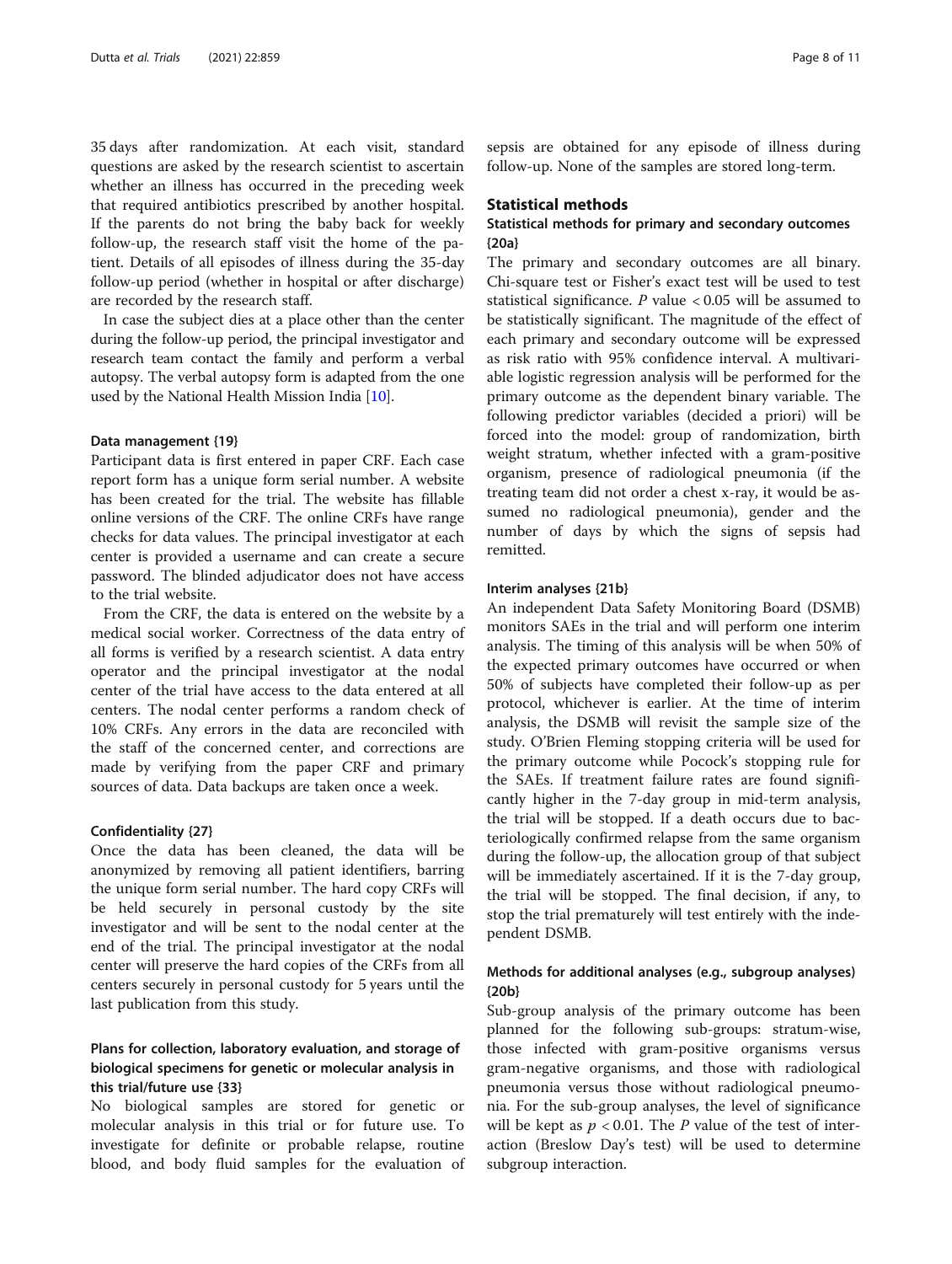# Methods in analysis to handle protocol non-adherence and any statistical methods to handle missing data {20c}

As it is a non-inferiority trial, an analysis will be performed both per protocol and by intention-to-treat. The per protocol analysis will be considered the primary analysis. Criteria to qualify for the per protocol analysis have been mentioned earlier in this manuscript. Missing data will be imputed by a multiple imputation method.

# Plans to give access to the full protocol, participant leveldata and statistical code {31c}

Public access will be provided to the full protocol by way of this manuscript and the protocol that has been uploaded in clinical trials registries. Participant level data and statistical codes will be provided to research investigators on request, if they plan to perform an individual patient data meta-analysis.

#### Oversight and monitoring

# Composition of the coordinating center and trial steering committee {5d}

The coordinating center comprises of the nodal clinical principal investigator, the nodal clinical co-investigator, and the nodal microbiology co-investigator. The project review group (i.e., the trial steering committee) comprises of a senior Neonatologist (chairperson), three senior Pediatricians, and one statistician (member), all of whom have long track records in clinical trials. The members of the trial steering committee do not belong to any of the centers involved in the trial and are at arm's length from the investigators.

The endpoint adjudicator is a senior Neonatologist, who does not belong to any of the participating centers in the trial, and who is at an arms' length from the rest of the trial.

# Composition of the data monitoring committee, its role and reporting structure {21a}

The DSMB comprises of a senior neonatologist (chairperson), one mid-career Neonatologist, one bioethicist, and one statistician, all of whom have long track records in clinical trials. All members are at arms' length from the trial. They are independent from the sponsor and the institutions involved in the trial. The mandate of the DSMB is as follows: (a) to perform an interim analysis [details of which are mentioned in the section on interim analysis], (b) to recalculate the sample size of the study after the interim analysis, (c) to receive quarterly reports from each site as mentioned below, and (d) to receive a concurrent copy of the information sent to the SMC regarding every death in the trial.

The nodal center reports the following information every 3 months stratified site-wise for the entire cohort: number screened for observational part of study, preenrolment exclusions for observational part, post enrolment exclusion for observational part, number of participants that completed observational part, number ongoing in observational part, number of participants screened for the RCT part of study, pre-enrolment exclusions from the RCT, post enrolment exclusion from the RCT, number that completed the RCT, number ongoing in the RCT, number died during follow-up in the RCT, SAEs among subjects who died (irrespective of whether death was attributed to SAE), SAEs among subjects who survived, number of definite relapses and probable relapses in 21 days and 28 days after antibiotic completion. The DSMB also receives a copy of the SAE reporting form.

The DSMB will perform one interim analysis, details of which have been mentioned earlier. The DSMB will also monitor all deaths in the trial. The DSMB will have the authority to terminate the trial prematurely under conditions that have already been mentioned earlier in this manuscript. The DSMB is independent of the sponsor. None of the members of the DSMB have any conflict of interest to declare.

#### Adverse event reporting and harms {22}

An AE log is maintained for all participants in the RCT. The log includes start and end date, severity, outcome, and action taken. A detailed AE chart with definitions of the AE and criteria for classifying the level of severity has been made. These have been adapted from the Common Terminology Criteria for Adverse Events (CTCAE) version 4.03 [[11\]](#page-10-0).

All SAEs are notified in a brief format by email to the SMC as soon as possible within 24 h of onset of the SAE. Detailed reports of the SAE are sent to the SMC within 2 days of onset, at 10 days after onset and at resolution, in the form of a hard copy filed in Appendix [1](#page-9-0) of schedule Y as prescribed by the Central Drugs Standard Control Organization (CDSCO), Ministry of Health and Family Welfare, Government Of India (9). The SMC at each center is independent of the sponsors, investigators, trial steering committee, and the DSMB. The SMC decides whether the SAE is attributable to participation in the RCT, whether financial compensation must be provided to the family, and whether the treatment of the SAE must be provided free of cost. The SMC uses the World Health Organization-Uppsala Monitoring Centre (WHO-UMC) causality assessment scale for guidance [[12](#page-10-0)].

#### Frequency and plans for auditing trial conduct {23}

A trial coordinator visits each center at least once in 6 months and audits the conduct of the trial. He/she examines all the hard copy forms in the binders of each enrolled patient and randomly verifies the entries of at least 15% of the binders with the primary source. This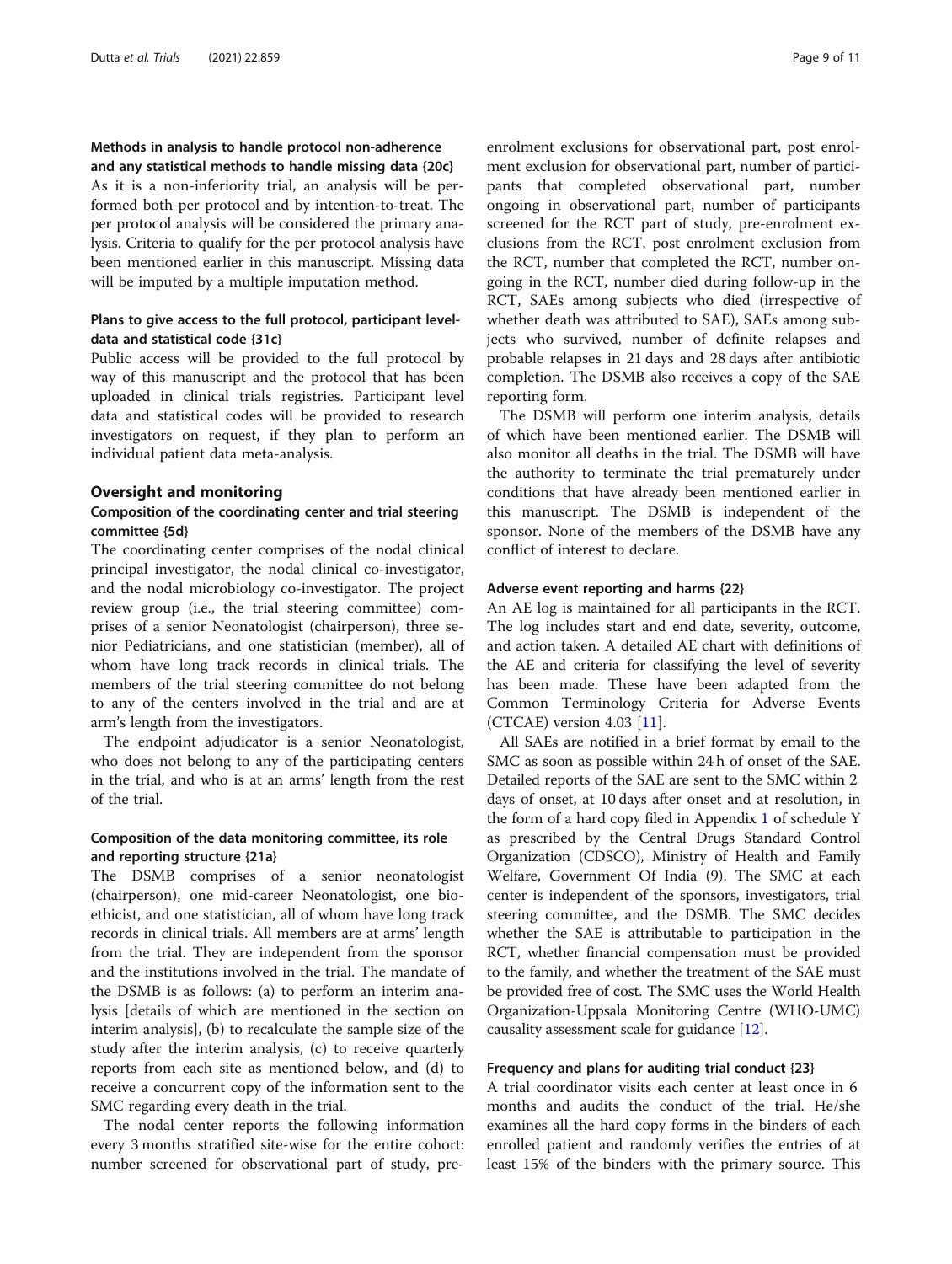<span id="page-9-0"></span>plan is currently shelved because of the COVID-19 pandemic.

# Plans for communicating important protocol amendments to relevant parties (e.g., trial participants, ethical committees) {25}

Important protocol modifications related to eligibility criteria, interventions, co-interventions, outcomes, followup, and analysis are communicated to all the investigators, sponsor, institutional ethics committees, future trial participants, trial registries, and the insurance company.

#### Dissemination plans {31a}

The trial results will be communicated via conference presentations, journal articles, professional organizations, and clinical practice guideline groups.

#### **Discussion**

Since this has been planned as a non-inferiority trial, the eligibility criteria are stringent. Therefore, identifying eligible participants is expected to be challenging. The trial steering committee will periodically assess recruitment in the RCT and decided upon further continuation depending upon the feasibility of successfully completing the trial.

#### Trial status

Current protocol version 3 dated 5 February 2019. Recruitment began on 1 January 2019. The approximate date when recruitment will be completed is 31 January 2022.

#### Abbreviations

AE: Adverse event; CDSCO: Central Drugs Standard Control Organization; CRF: Case report form; CSF: Cerebrospinal fluid; CTCAE: Common Terminology Criteria for Adverse Events; CTRI: Clinical Trials Registry-India; ICMR: Indian Council of Medical Research; MDR: Multidrug resistant; RCT: Randomized controlled trial; SAE: Serious adverse event; SMC: Safety Monitoring Committee; WHO-UMC: World Health Organization-Uppsala Monitoring Centre

#### Supplementary Information

The online version contains supplementary material available at [https://doi.](https://doi.org/10.1186/s13063-021-05785-6) [org/10.1186/s13063-021-05785-6.](https://doi.org/10.1186/s13063-021-05785-6)

Additional file 1. Informed consent

#### Acknowledgements

The authors acknowledge the role of Dr Reeta Rasaily in facilitating meetings and discussions about the trial; and Dr RM Pandey in calculating the sample size. They also acknowledge the role of the trial steering committee and the DSMB in the successful conduct of the trial.

#### Authors' contributions {31b}

Sourabh Dutta conceived the study. Sourabh Dutta, Mamta Jajoo, Sushma Nangia, Geeta Gathwala, Mangalabharathi Sundaram, Praveen Kumar, Arvind Saili, Dipti Kumar, Poonam Dalal, Ramya Shanmugam, and Suman Rao made substantial contributions to the design of the work. Sourabh Dutta, Mamta Jajoo, Sushma Nangia, Geeta Gathwala, Saudamini Nesargi, Mangalabharathi Sundaram, Pallab Ray, Valinderjeet Singh Randhawa, Karnika Saigal, Madhu

#### Funding {4}

The trial is funded by the Indian Council of Medical Research, Ansari Nagar, New Delhi. The funding agency has no role in the design of the study and collection, analysis, and interpretation of data and writing the manuscript.

#### Availability of data and materials {29}

All the site principal investigators will have access to the final trial dataset.

#### **Declarations**

#### Ethics approval and consent to participate {24}

The Institute Ethics Committee approved the study protocol (PGI/IEC/2015/ 1374). Written informed consent to participate will be obtained from the parents of all participants.

#### Consent for publication {32}

Consent for publication is not applicable. However, the informed consent form for participants enrolled in the study has been provided in the Appendix.

#### Competing interests {28}

The authors declare that they have no competing interests.

#### Author details

<sup>1</sup>Neonatology Unit, Department of Pediatrics, Postgraduate Institute of Medical Education and Research, Chandigarh, India. <sup>2</sup> Lady Hardinge Medical College & Kalawati Saran Children's Hospital, New Delhi, India. <sup>3</sup>Chacha Nehru Bal Chikitsalaya, New Delhi, India. <sup>4</sup>Postgraduate Institute of Medical Sciences, Rohtak, India. <sup>5</sup>St John's Medical College and Hospital, Bengaluru, India. <sup>6</sup> Institute of Child Health, Madras Medical College, Chennai, India.

#### Received: 25 May 2021 Accepted: 2 November 2021 Published online: 29 November 2021

#### References

- 1. Lawn JE, Blencowe H, Oza S, You D, Lee AC, Waiswa P, et al. Every Newborn: progress, priorities, and potential beyond survival. Lancet. 2014; 384(9938):189–205. [https://doi.org/10.1016/S0140-6736\(14\)60496-7.](https://doi.org/10.1016/S0140-6736(14)60496-7)
- 2. Chaurasia S, Sivanandan S, Agarwal R, Ellis S, Sharland M, Sankar MJ. Neonatal sepsis in South Asia: huge burden and spiralling antimicrobial resistance. BMJ. 2019;364:k5314. <https://doi.org/10.1136/bmj.k5314>.
- 3. Panigrahi P, Chandel DS, Hansen NI, Sharma N, Kandefer S, Parida S, et al. Neonatal sepsis in rural India: timing, microbiology and antibiotic resistance in a population-based prospective study in the community setting. J Perinatol. 2017;37(8):911–21. <https://doi.org/10.1038/jp.2017.67>.
- 4. Fleischmann-Struzek C, Goldfarb DM, Schlattmann P, Schlapbach LJ, Reinhart K, Kissoon N. The global burden of paediatric and neonatal sepsis: a systematic review. Lancet Respir Med. 2018;6(3):223–30. [https://doi.org/1](https://doi.org/10.1016/S2213-2600(18)30063-8) [0.1016/S2213-2600\(18\)30063-8](https://doi.org/10.1016/S2213-2600(18)30063-8).
- 5. Chowdhary G, Dutta S, Narang A. Randomized controlled trial of 7-Day vs. 14-Day antibiotics for neonatal sepsis. J Trop Pediatr. 2006;52(6):427–32. [https://doi.org/10.1093/tropej/fml054.](https://doi.org/10.1093/tropej/fml054)
- 6. Gathwala G, Sindwani A, Singh J, Choudhry O, Chaudhary U. Ten days vs. 14 days antibiotic therapy in culture-proven neonatal sepsis. J Trop Pediatr. 2010;56(6):433–5. <https://doi.org/10.1093/tropej/fmq012>.
- 7. Rohatgi S, Dewan P, Faridi MMA, Kumar A, Malhotra RK, Batra P. Seven versus 10 days antibiotic therapy for culture-proven neonatal sepsis: a randomised controlled trial. J Paediatr Child Health. 2017;53(6):556–62. [https://doi.org/10.1111/jpc.13518.](https://doi.org/10.1111/jpc.13518)
- 8. Neofax Essentials. 2014. [http://ypeda.com/attachments/fil/Micormedex%2](http://ypeda.com/attachments/fil/Micormedex%20NeoFax%20Essentials%202014%20(1).pdf) [0NeoFax%20Essentials%202014%20\(1\).pdf.](http://ypeda.com/attachments/fil/Micormedex%20NeoFax%20Essentials%202014%20(1).pdf) Accessed 15 March 2021.
- 9. The Central Drugs Standard Control Organisation (CDSCO), Government of India. <https://cdsco.gov.in/opencms/opencms/en/Clinical-Trial/SAE/>. Accessed 15 March 2021.